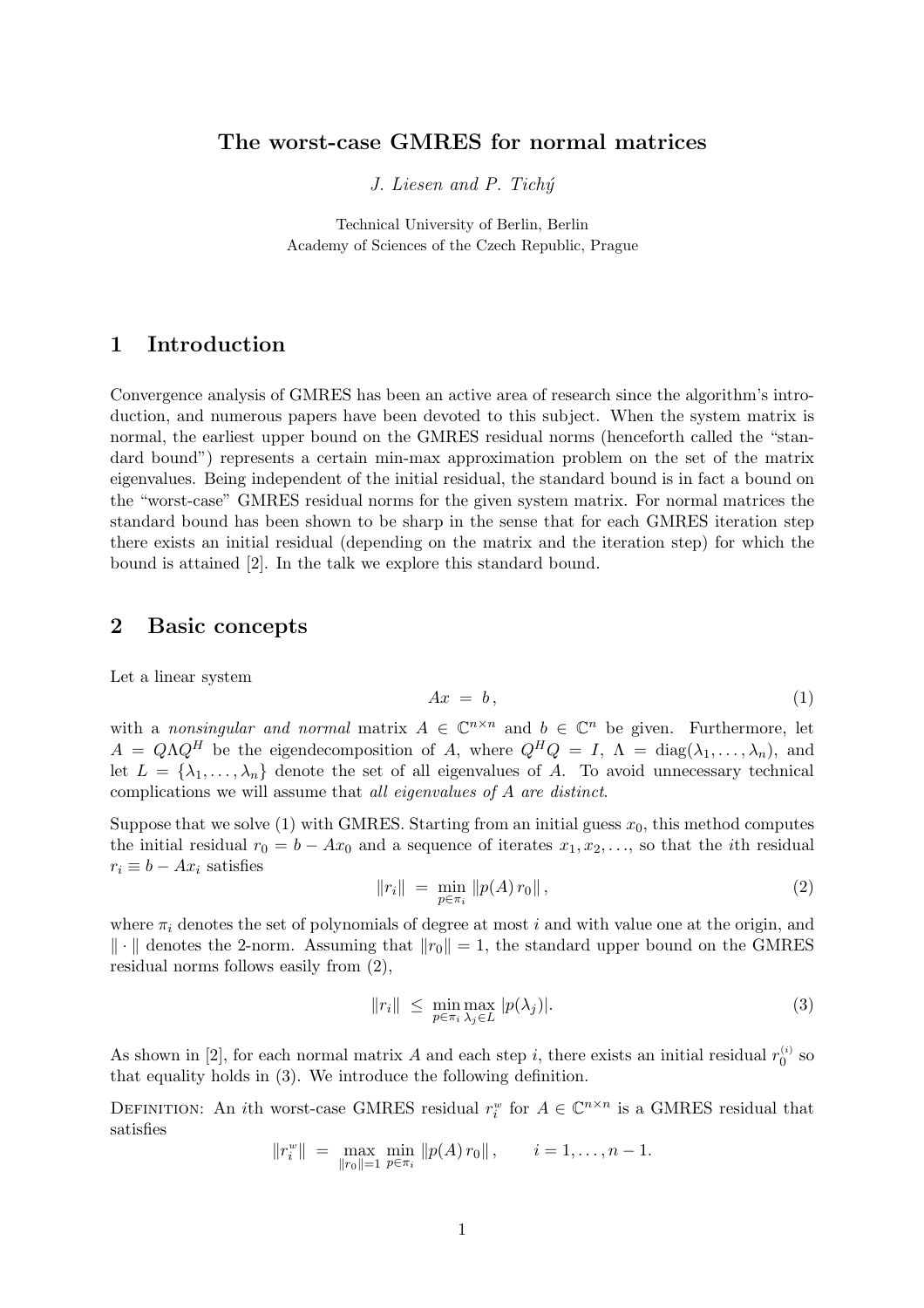The sharpness of the bound (3) sometimes leads to the impression that the GMRES convergence behavior for normal matrices is fully understood. However, the solution of the min-max approximation is in general unknown and its known estimates based on only a few properties of the matrix (such as the condition number) are often misleading. Here we consider this problem and characterize the standard bound in terms of easily comprehensible expressions involving the matrix eigenvalues.

#### 3 GMRES residual in the next-to-last step

We parameterize the initial residual  $r_0$  by

$$
r_0 = Q \left[ \varrho_1, \ldots, \varrho_n \right]^T.
$$

Considering that  $\varrho_j \neq 0$  for all j, we proved in [1] that the norm of the  $(n-1)$ st GMRES residual  $r_{n-1}$  satisfies

$$
||r_{n-1}|| = \left(\sum_{j=1}^{n} \left| \frac{l_j(0)}{\varrho_j} \right|^2 \right)^{-1/2}, \qquad (4)
$$

where  $l_i(\lambda)$  is the j<sup>th</sup> Lagrange polynomial,

$$
l_j(\lambda) \equiv \prod_{\substack{k=1\\k\neq j}}^n \frac{\lambda_k - \lambda}{\lambda_k - \lambda_j}.
$$

Speaking about the worst-case GMRES residual norm in the  $(n - 1)$ st iteration step, we have to maximize the  $(n-1)$ st residual norm (4). This can be done by using Cauchy's inequality. In [1] we showed that the norm of the  $(n-1)$ st worst-case GMRES residual  $r_{n-1}^w$  is given by

$$
||r_{n-1}^w|| = \left(\sum_{k=1}^n |l_k(0)|\right)^{-1}.
$$
 (5)

## 4 Worst-case GMRES residual in a general step i

For each subset S of the eigenvalues of A,  $S \subseteq L$  with  $i + 1$  elements we denote

$$
M_i^S \equiv \min_{p \in \pi_i} \max_{\lambda_j \in S} |p(\lambda_j)| \ = \ \left( \sum_{k=1}^{i+1} |l_k^S(0)| \right)^{-1},
$$

where  $l_k^S(\lambda)$ , denotes the k<sup>th</sup> Lagrange polynomial corresponding to the elements in the set S. For  $S = L$  and  $i = n - 1$ , this value is the worst-case residual norm in the next-to-last step, cf.  $(5)$ . In a general step i,

$$
||r_i^w|| = M_i^L \ge M_i^S \Rightarrow M_i^L \ge \max_{\substack{S \subseteq L \\ |S| = i+1}} M_i^S \equiv B_i^L,
$$

where  $B_i^L$  represents a computable lower bound. We can ask how close is  $B_i^L$  to  $M_i^L$ .

When all eigenvalues forming the set  $L$  are real, then it follows from a classical result of approximation theory that

$$
B_i^L = \|r_i^w\|.
$$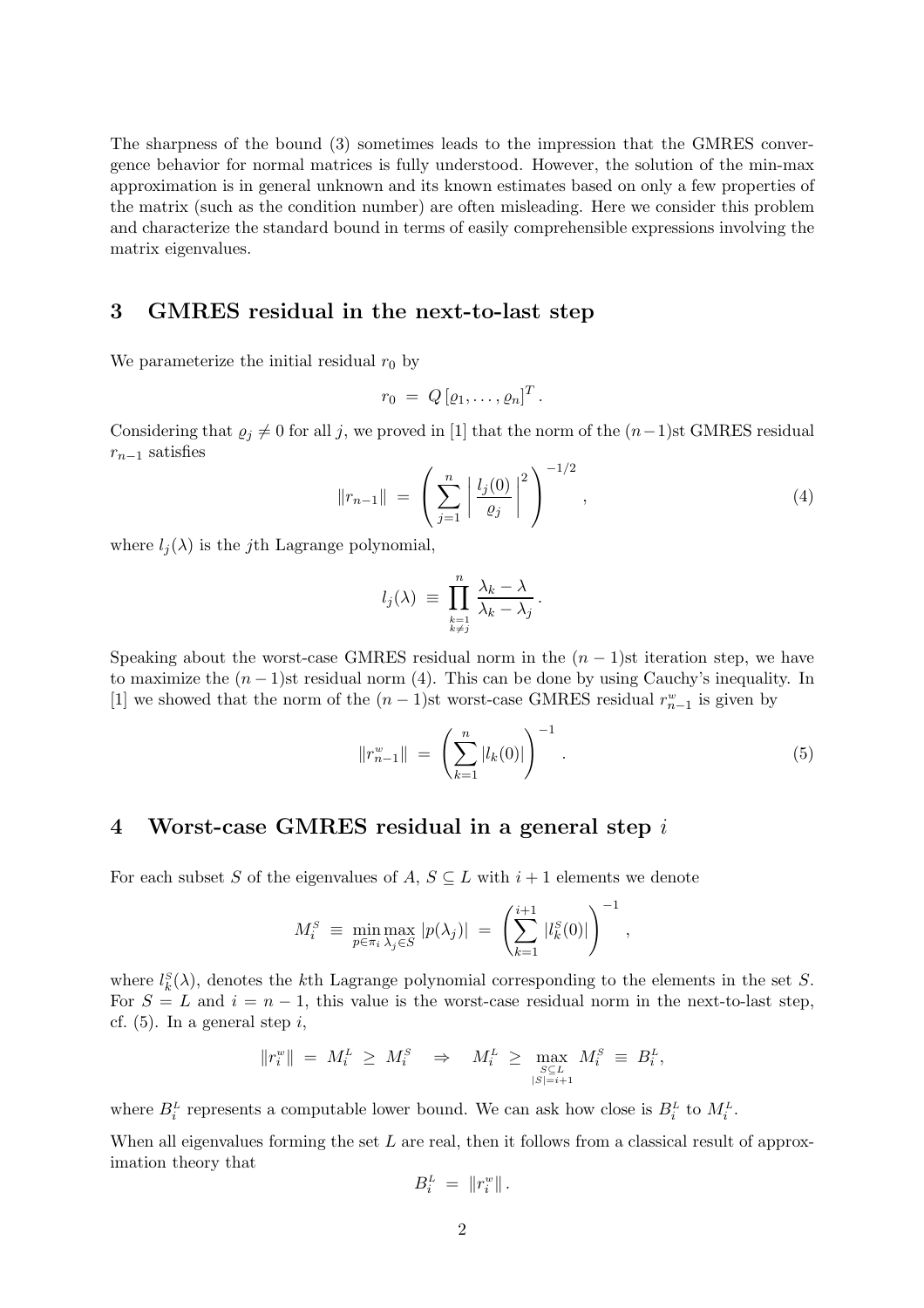When L contains at least one non-real eigenvalue, we don't have equality in general and  $B_i^L$  is only a lower bound. In our paper [1] we proved an upper bound. We showed that the worst-case residual norm can be bounded by

$$
B_i^L \leq \|r_i^w\| \leq \sqrt{(i+1)(n-i)} \ B_i^L. \tag{6}
$$

Our numerical experiments with various spectra show that the lower bound  $B_i^L$  is very tight and that the upper bound (6) represents an overestimation. In particular, we conjecture that there exists a small constant  $C > 1$  such that

$$
B_i^{\rm\scriptscriptstyle L} \,\leq\, \|r_i^{\rm\scriptscriptstyle w}\| \,\leq\, C\, B_i^{\rm\scriptscriptstyle L}
$$

holds for *all* sets L containing n distinct complex numbers.

#### 5 Numerical experiments

To justify our conjecture, we present some numerical experiments. In the first numerical experiment we consider the eigenvalue set  $L$  consisting of the 18th roots of unity. In this case worst-case GMRES completely stagnates, which is confirmed by the bold line in Figure 1. The lower bound  $B_i^L$  closely approximates the worst-case residual norm, and the lower bound multiplied by  $4/\pi$  represents an upper bound. As shown in [1], the lower bound approaches  $\pi/4$ from above in the step  $i = n - 2$  (here:  $i = 16$ ) when  $n \to \infty$ . Hence in this step the lower bound multiplied by  $4/\pi$  is proven to be a (sharp) upper bound on the worst-case GMRES. The tightness of this bound, even for the moderate  $n = 18$ , is clearly visible in Figure 1.



Figure 1: Worst-case GMRES and our bounds for roots of unity.

In the case of random eigenvalues in the region  $[0, 1] \times i [0, 1]$ , the convergence of the worst-case residual norms is moderately fast; they decrease about 4 orders of magnitude until the next-tolast step, cf. Figure 2. Again the lower bound  $B_i^L$  is a good estimate (bold and solid line almost coincide), and the dashed line represents an upper bound.